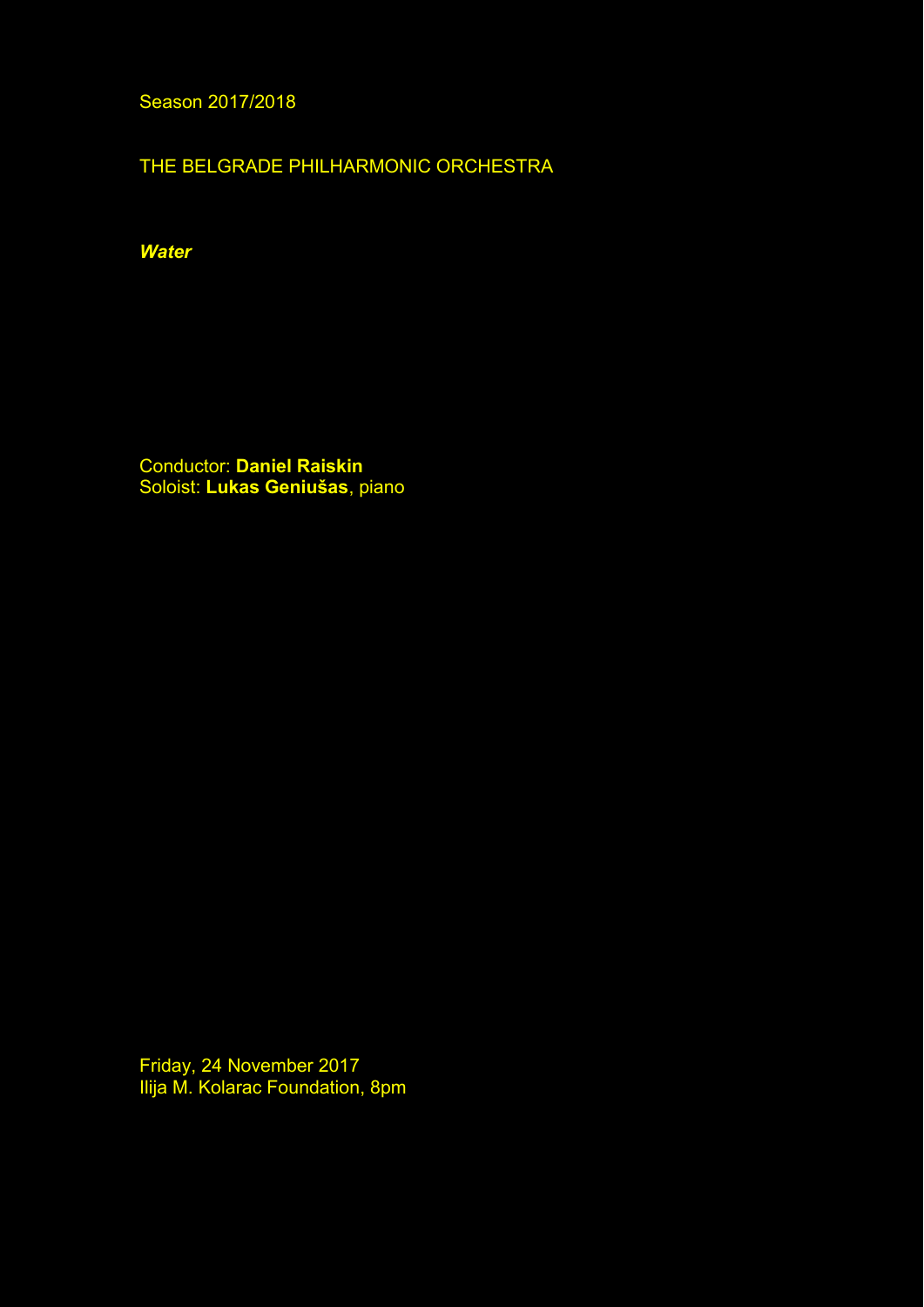Programme:

**Felix Mendelssohn**  *The Hebrides*, Overture

Duration: approx. 10 minutes

## **Frédéric Chopin**

Concerto for Piano and Orchestra No. 1, Op. 11 in E minor

Duration: approx. 40 minutes

**Robert Schumann** 

---

Symphony No. 3, Op. 97 in E-flat major (*Rhenish*)

Duration: approx. 33 minutes

Concertmaster: Miroslav Pavlović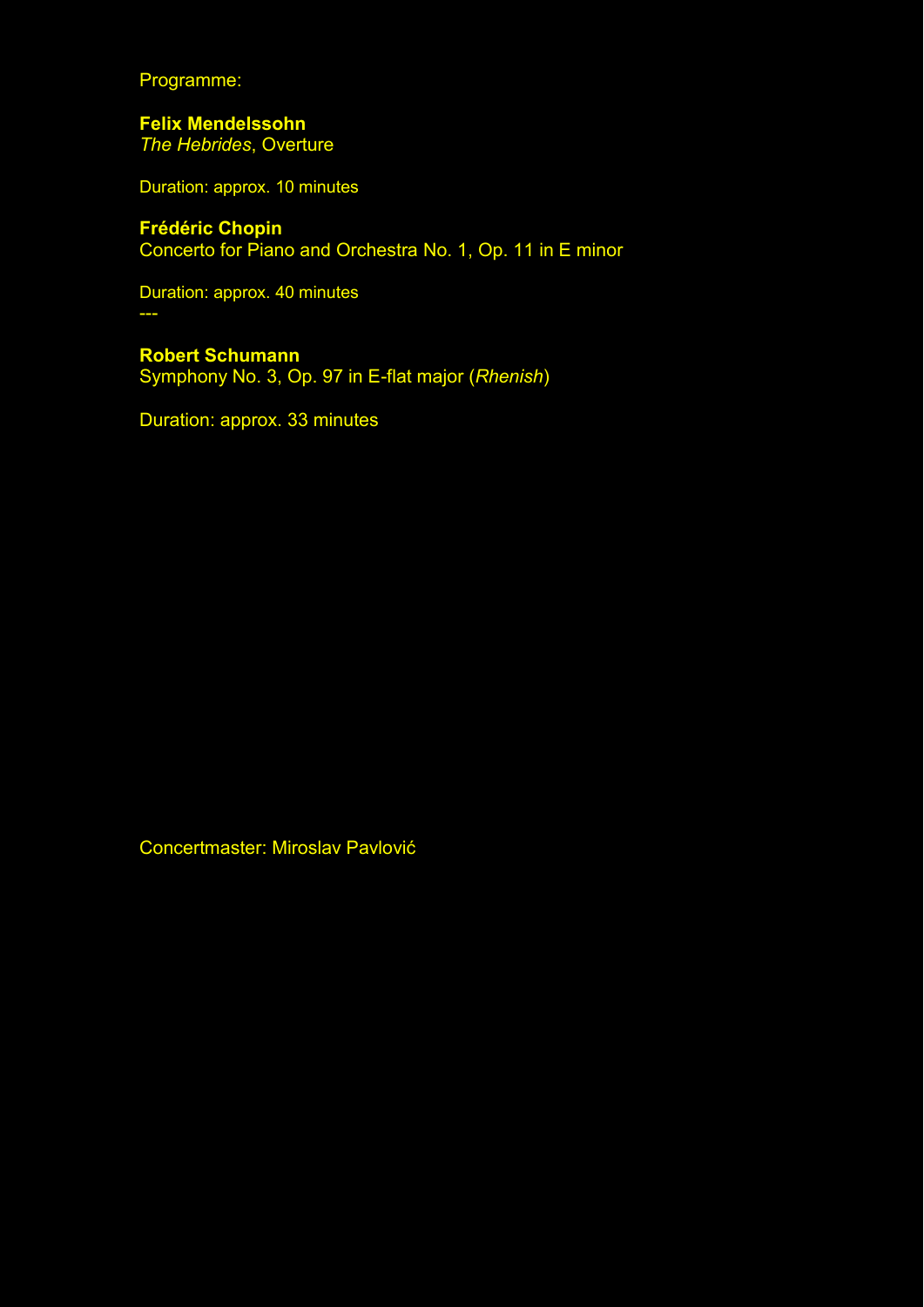**Felix Mendelssohn** (1809−1847) joined the circle of eminent pianists and composers already as a young man, which led to his 1829 tour of Europe that included his first visit to England. Inspired by the landscapes he had seen on this voyage, the composer wrote two famous pieces – the *Scottish Symphony* and the concert overture *The Hebrides*, composed after his visit to the eponymous archipelago off the west coast of Scotland. He was especially dazzled by the mystical Fingal's Cave on the island of Staffa, whose old Gaelic name translates as "melodious cave". Enthralled by the hazy sight of robust rocks and sea waves, Mendelssohn wrote a letter to his sister Fanny, in which he included a sketch of the theme, to show to her the impression that the Hebrides left on him. This simple material, a figure in B-minor that symbolises sea waves, became the first theme of the overture and permeates the entire piece, while the second theme, written for bassoons and cellos, is considered one of the most beautiful melodies ever composed by Mendelssohn. The musical flow in atypical sonata form is dominated by a mysterious tone, a multitude of *crescendos* and *sforzandos* are an allusion to the ponding of sea waves against the rocks, while the sixteenth note patterns emulate the shimmer of the water surface. Mendelssohn completed the overture in the late 1830 and initially called it *To the Lonely Island.* However, since he was not fully satisfied with it, he rewrote it and renamed the score into *Fingal's Cave*, while the orchestral parts were called *The Hebrides*. Often described as a tone poem, the piece is nowadays known under both titles, and it enjoys the status of a masterpiece amongst concert overtures.

Renowned Polish composer and pianist, who spent a considerable part of his life in Paris, **Frédéric Chopin** (1810−1849) dedicated his entire oeuvre to one instrument – the piano. Shortly before leaving his homeland, to which he would never return, Chopin composed and very successfully performed both of his piano concerts on Warsaw. Although written after the Concerto in F-minor Op. 21, the Concerto in E-minor Op. 11 was the first one to be published, and therefore labelled as the first. Despite frequent criticisms of the orchestration and the lack of the traditional relationship between the soloist and the orchestra, the pieces stayed on repertoires owing to various possibilities that allowed soloists' to showcase their skills. Hector Berlioz, a friend of Chopin, noticed that the orchestra in these pieces was "nothing but a cold and almost useless accompaniment", because piano was absolutely dominant.

Concerto for piano and orchestra in E-minor as a typical threemovement structure, and Chopin dedicated it to one of the best-known pianists of the time – Friedrich Kalkbrenner. The first movement is passionate, but also delicate, and the soloist comes in only after the entire orchestral exposition. The second movement is a Romance, inspired by Chopin's love for soprano Konstancja Gładkowska. The exceptionally melodious piano section can also be performed as a standalone piece, since it reminds of a nocturne, while the orchestra is almost inaudible. The composer explained it as a "reverie in the moonlight on a beautiful spring evening, which is like a Romance, calm and melancholic". The final rondo is extremely virtuosic and demanding for the soloist, based on the elements of Krakowiak – a popular Polish folk dance.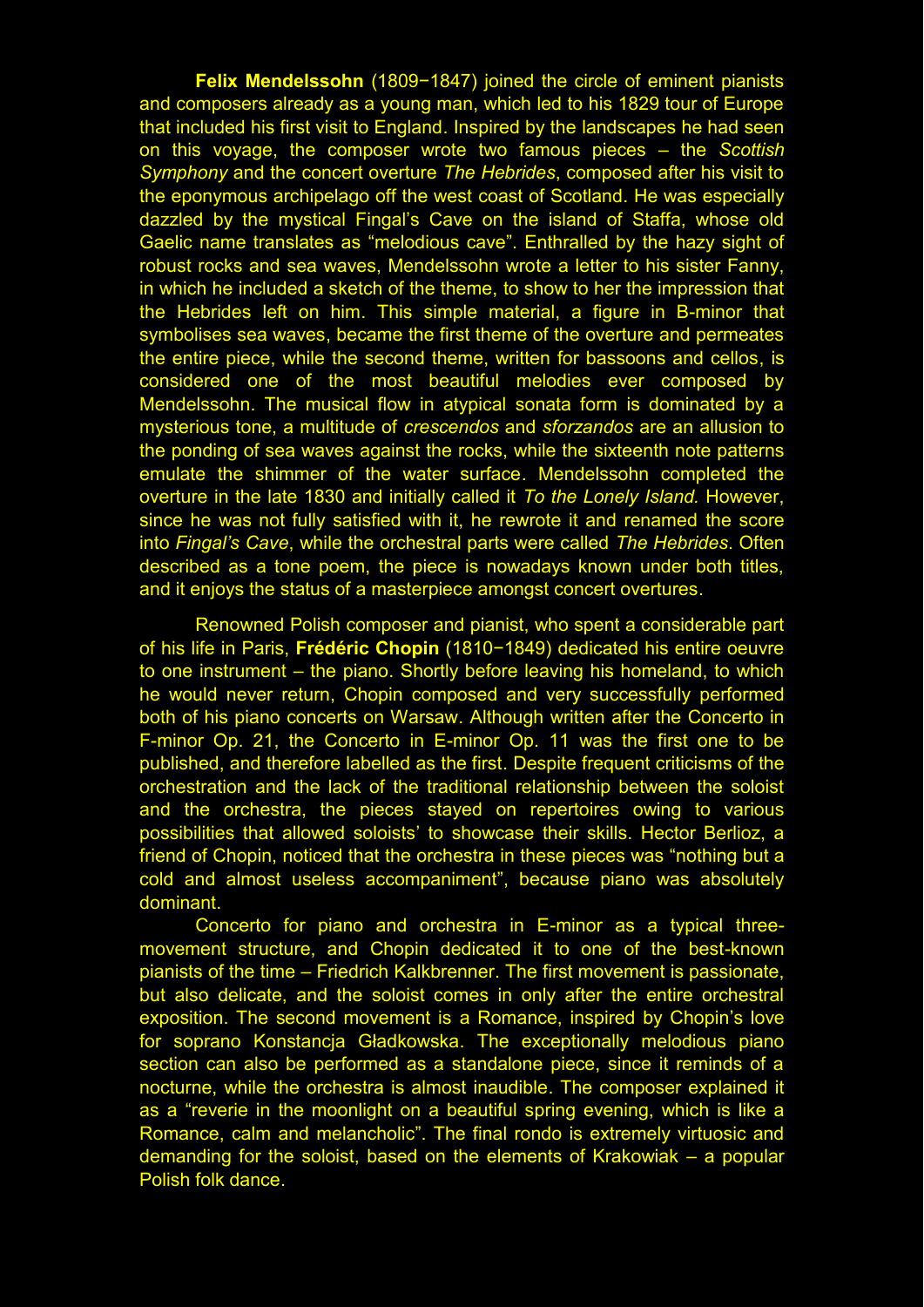All four symphonies of **Robert Schumann** (1810−1856) were written within a span of ten years (1841−1851), and Symphony No. 3 in E flat major, Op. 97 was the last one to be composed, knowing that the Fourth was written in the same period as the First. Schumann composed Symphony No. 3, nicknamed *Rhenish*, in just over a month, towards the end of 1850 after moving to Dusseldorf, a city on the river Rhine, where the piece was premiered in 1851. The symphony consists of five movements and, due to the choice of its key E flat major, many analyses have touched upon the influence of Beethoven's *Eroica* (especially in the first movement). Certain similarities can also be observed with Beethoven's Symphony No. 6 owing to the use of nature as the inspiration.

The composer wrote the piece following a short trip to Rhineland with his wife Clara, inspirited by the nature he saw. However, the piece is not programmatic, because the composer reasoned that it was better that the listeners get their own impressions, rather than have the composer force his opinion upon them. The first movement is energetic, followed by two slower ones – first a ländler, as the alternative to the traditional scherzo, and then a lyrical intermezzo, which demonstrates Schumann's skilfulness in writing vocal music. The fourth movement is inspired by the Cologne Cathedral, and its solemn character is highlighted with a simple chorale, followed by complex polyphonic technique. The "cathedral theme" returns in the finale, albeit in a lighter environment, while the ending is triumphant, with reminiscences to the beginning of the piece.

## Biljana Aleksandrovski \*

The next concerts of the Belgrade Philharmonic Orchetra are scheduled on Thursday, 7 December and Friday, 8 October, as part of the *Earth* and *Philharmania* series respectively, at the Ilija M. Kolarac Foundation, starting at 8pm.

## **Hans Graf**

## **Sergey Babayan**, piano

I. Stravinsky: Funeral Song

- P. I. Tchaikovsky: Piano Concerto No. 1
- S. Rachmaninoff: Symphony No. 3

Dear subscribers, ahead of each concert of the Belgrade Philharmonic Orchestra, musicologist Maja Čolović-Vasić will be giving introductory words about the pieces in the programme for that evening, at the Kolarac Music Gallery starting at 7.30pm.

Dear visitors, please turn off your mobile phones; you are also kindly reminded that taking photographs and the use of video and audio recording devices is strictly forbidden during the concerts of the Belgrade Philharmonic. We wish you a nice evening.

\*In the season 2017/18, the Belgrade Philharmonic Orchestra offers an opportunity to selected young musicologists to enhance their professional training by writing programme notes.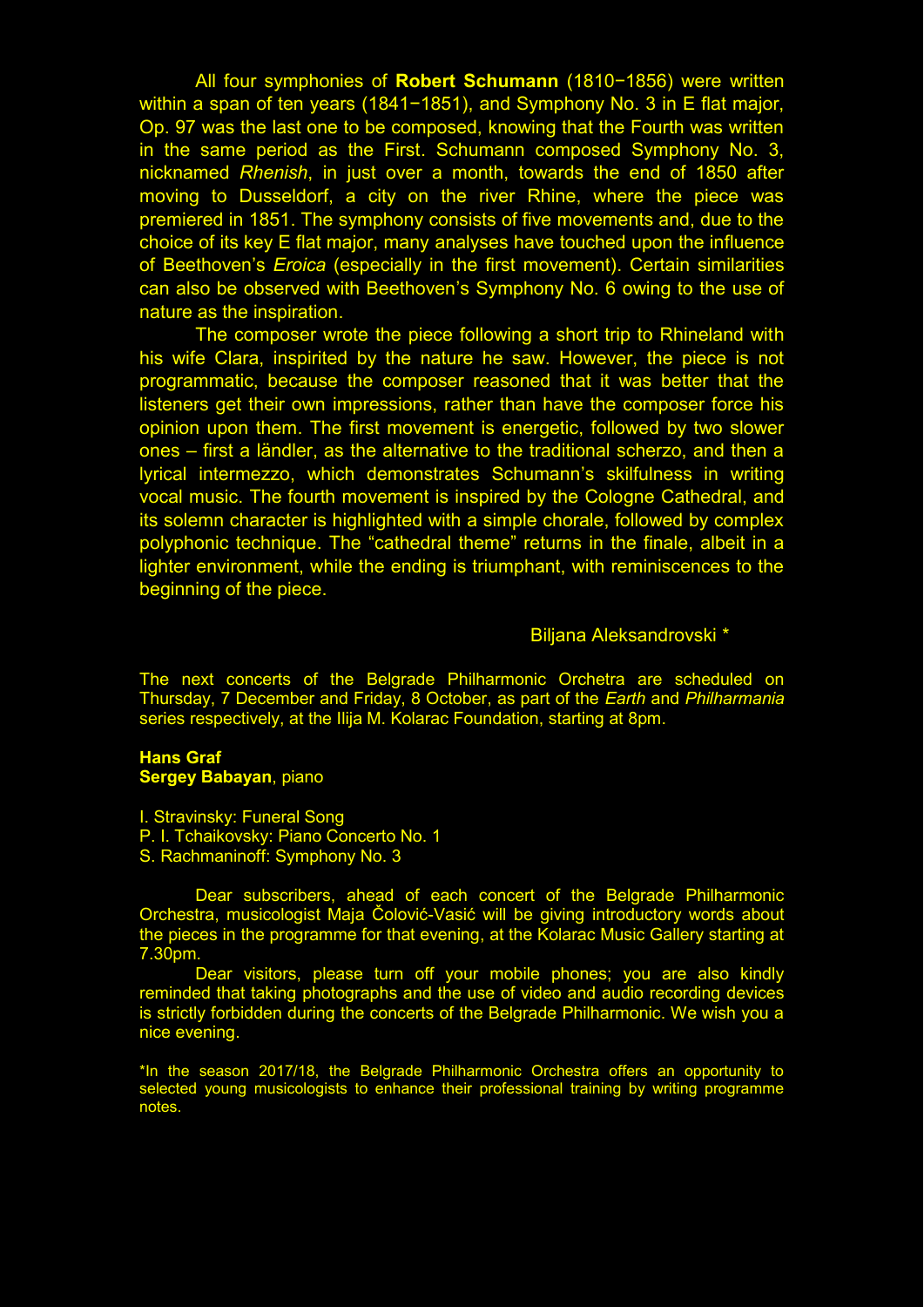Principal Guest Conductor of the Belgrade Philharmonic **Daniel Raiskin** grew up in St. Petersburg. He attended music school from the age of six and went on to the celebrated conservatory in his native city, where he studied viola and conducting. He also took classes with maestri such as Mariss Jansons, Neeme Järvi, Milan Horvat, Woldemar Nelson and Jorma Panula.

At the age of twenty, Daniel Raiskin left the Soviet Union to continue his studies in Amsterdam and Freiburg, and was soon in demand as one of Europe's leading viola players, both as a soloist and chamber musician. He decided to make a gradual transition into a conducting career and soon became recognised as one of the most versatile conductors of the younger generation. Raiskin, who cultivates a broad repertoire, often looks beyond the mainstream in his strikingly conceived programmes.

Between 2005 and 2016, Daniel Raiskin was the Chief Conductor of the Staatsorchester Rheinische Philharmonie in Koblenz, and from 2008 to 2016 he held the same title with the Artur Rubinstein Philharmonic Orchestra in the Polish city of Lódz. His regular guest engagements across Europe and Asia include the Brandenburgische Staatsorchester Frankfurt, Dala Sinfonietta, Düsseldorfer Symphoniker, Estonian National Symphony, Filarmonica de Buenos Aires, Jenaer Philharmonie, Haifa Symphony, Hong Kong Sinfonietta, Karol Szymanowski Philharmonic Krakow, Malmö Symfoniorkester, Mariinsky Orchestra, Mozarteumorchester Salzburg, National Symphony Orchestra Taiwan, NDR Radiophilharmonie Hannover, New Russia State Symphony Orchestra Moscow, Odense Symfoniorkester, Orchestre National de Lyon, Orchestre Philharmonique de Marseille, Orkest van het Oosten, Orquesta Sinfonica de Tenerife, Orquesta Sinfónica Nacional de México, Philharmonisches Staatsorchester Mainz, Prague Radio Symphony, RTV Slovenia Symphony Orchestra, Shanghai Philharmonic, Slovak Philharmonic Bratislava, Stuttgarter Philharmoniker, Symfonie Orkest Vlaanderen, Tonkünstler Orchester Niederösterreich, Ural Philharmonic, Warsaw Philharmonic, Württembergische Philharmonie Reutlingen and Zagreb Philharmonic.

Among the major soloists with whom Daniel Raiskin has appeared are Martin Fröst, Alban Gerhardt, Natalia Gutman, Peter Jablonski, Janine Jansen, Kari Kriikku, Lang Lang, Francois Leleux, Alexei Lubimov, Mischa Maisky, Vladimir Mendelssohn, Midori, Shlomo Mintz, Daniel Müller-Schott, Steven Osborne, Enrico Pace, Ivo Pogorelich, Julian Rachlin, Vadim Repin, Benjamin Schmid, Dmitri Sitkovetsky, Julian Steckel and Alexei Volodin.

Recent recordings include the entire Brahms symphonies with the label TwoPianists and Shostakovich Symphony No. 4 with the label AVI, both to great critical acclaim. His recording with cello concertos by Korngold, Bloch and Goldschmidt with Julian Steckel and the label AVI received an Echo Klassik Award in 2012.

Born in Moscow in 1990, **Lukas Geniušas** started piano studies at the age of 5 at the preparatory department of F. Chopin Music College in Moscow, going on to graduate with top honours in 2008.

He was born into a family of musicians which played a major role in Lukas' swift musical development, in particular the mentorship of his grandmother, Vera Gornostaeva, the prominent teacher and professor at the Moscow Conservatory. This early development helped Lukas become the laureate of several major competitions including the Gina Bachauer Piano